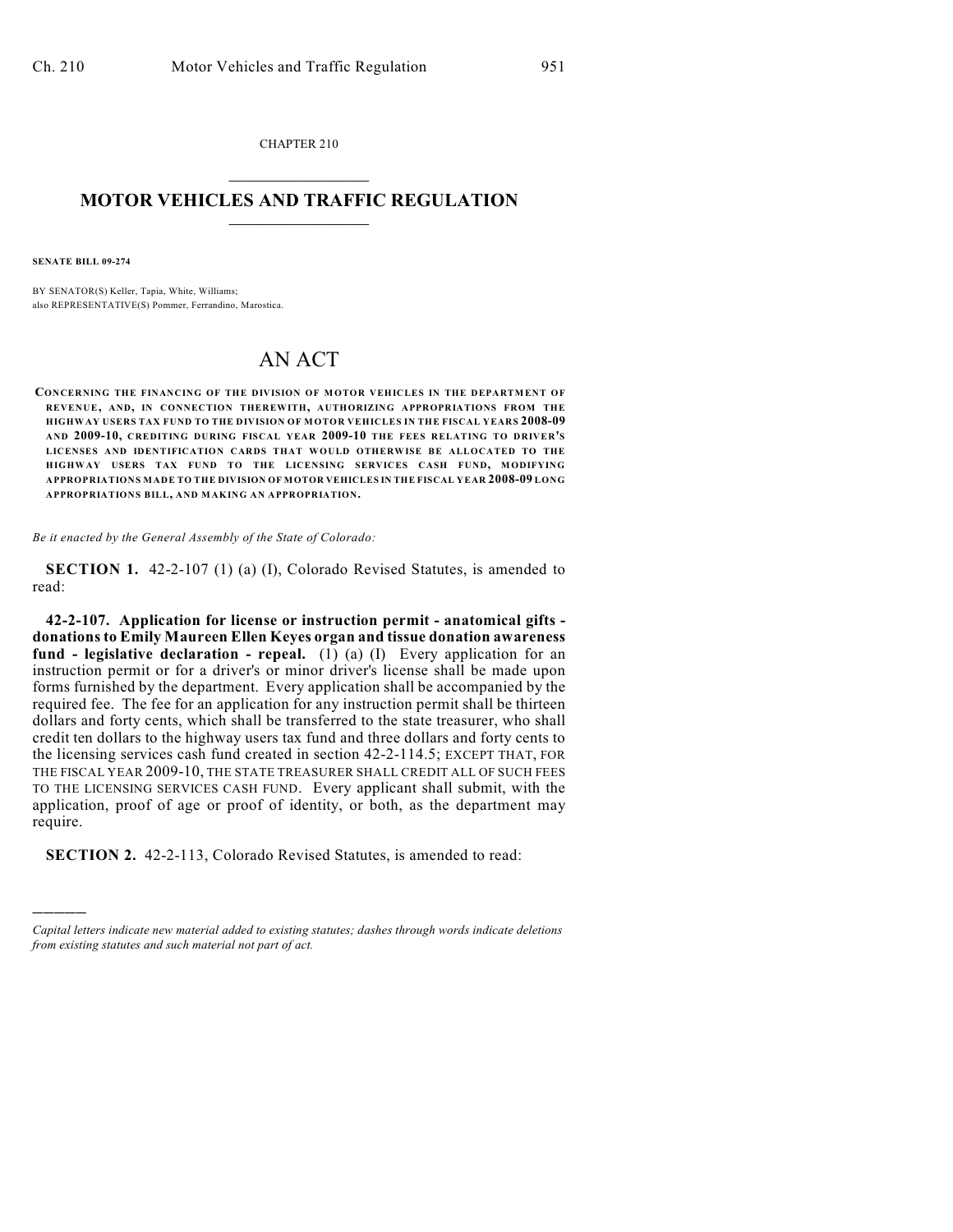**42-2-113. License examiners appointed.** The department may appoint license examiners for any county in this state to conduct local examinations for all types of drivers' licenses. Such officers of the department shall conduct the examination as prescribed by law for all drivers in said county and collect the fees as provided in section 42-2-114 and remit the same to the department, which shall deposit the same in the state treasury to the credit of the highway users tax fund; EXCEPT THAT, FOR THE FISCAL YEAR 2009-10, THE STATE TREASURER SHALL CREDIT ALL OF SUCH FEES TO THE LICENSING SERVICES CASH FUND.

**SECTION 3.** 42-2-114 (2) (a) (I) (A), (2) (a) (I) (D), and (4) (a), Colorado Revised Statutes, are amended to read:

**42-2-114. License issued - fees - repeal.** (2) (a) (I) Except as provided in subsection (3) of this section:

(A) The fee for the issuance of a driver's license to a person twenty-one years of age or older and sixty years of age or younger shall be twenty dollars and forty cents, which license shall expire on the birthday of the applicant in the fifth year after the issuance thereof. The fee shall be transferred to the state treasurer, who shall credit fifteen dollars to the highway users tax fund and five dollars and forty cents to the licensing services cash fund created in section 42-2-114.5; EXCEPT THAT, FOR THE FISCAL YEAR 2009-10, THE STATE TREASURER SHALL CREDIT ALL OF SUCH FEES TO THE LICENSING SERVICES CASH FUND. In the case of such a driver's license issued by the office of the county clerk and recorder in each county, the office of the county clerk and recorder shall retain the sum of eight dollars, and twelve dollars and forty cents shall be forwarded to the department for transmission to the state treasurer, who shall credit three dollars and forty cents to the licensing services cash fund and nine dollars to the highway users tax fund; and EXCEPT THAT, FOR THE FISCAL YEAR 2009-10, THE STATE TREASURER SHALL CREDIT ALL OF SUCH FEES TO THE LICENSING SERVICES CASH FUND. The general assembly shall make appropriations therefrom for the expenses of the administration of this part 1 and part 2 of this article; except that eight dollars and fifty cents of each fee shall be allocated pursuant to section 43-4-205 (6) (b), C.R.S., OTHER THAN DURING FISCAL YEAR 2009-10.

(D) The fee for the issuance of a driver's license to a person sixty-one years of age or older shall be twenty dollars and forty cents, which license shall expire on the birthday of the applicant in the fifth year after the issuance thereof. The fee shall be transferred to the state treasurer, who shall credit fifteen dollars to the highway users tax fund and five dollars and forty cents to the licensing services cash fund created in section 42-2-114.5; EXCEPT THAT, FOR THE FISCAL YEAR 2009-10, THE STATE TREASURER SHALL CREDIT ALL OF SUCH FEES TO THE LICENSING SERVICES CASH FUND. In the case of such a driver's license issued by the office of the county clerk and recorder in each county, the office of the county clerk and recorder shall retain the sum of eight dollars, and twelve dollars and forty cents shall be forwarded to the department for transmission to the state treasurer, who shall credit three dollars and forty cents to the license plate LICENSING services cash fund and nine dollars to the highway users tax fund; and EXCEPT THAT, FOR THE FISCAL YEAR 2009-10, THE STATE TREASURER SHALL CREDIT ALL OF SUCH FEES TO THE LICENSING SERVICES CASH FUND. The general assembly shall make appropriations therefrom for the expenses of the administration of this part 1 and part 2 of this article; except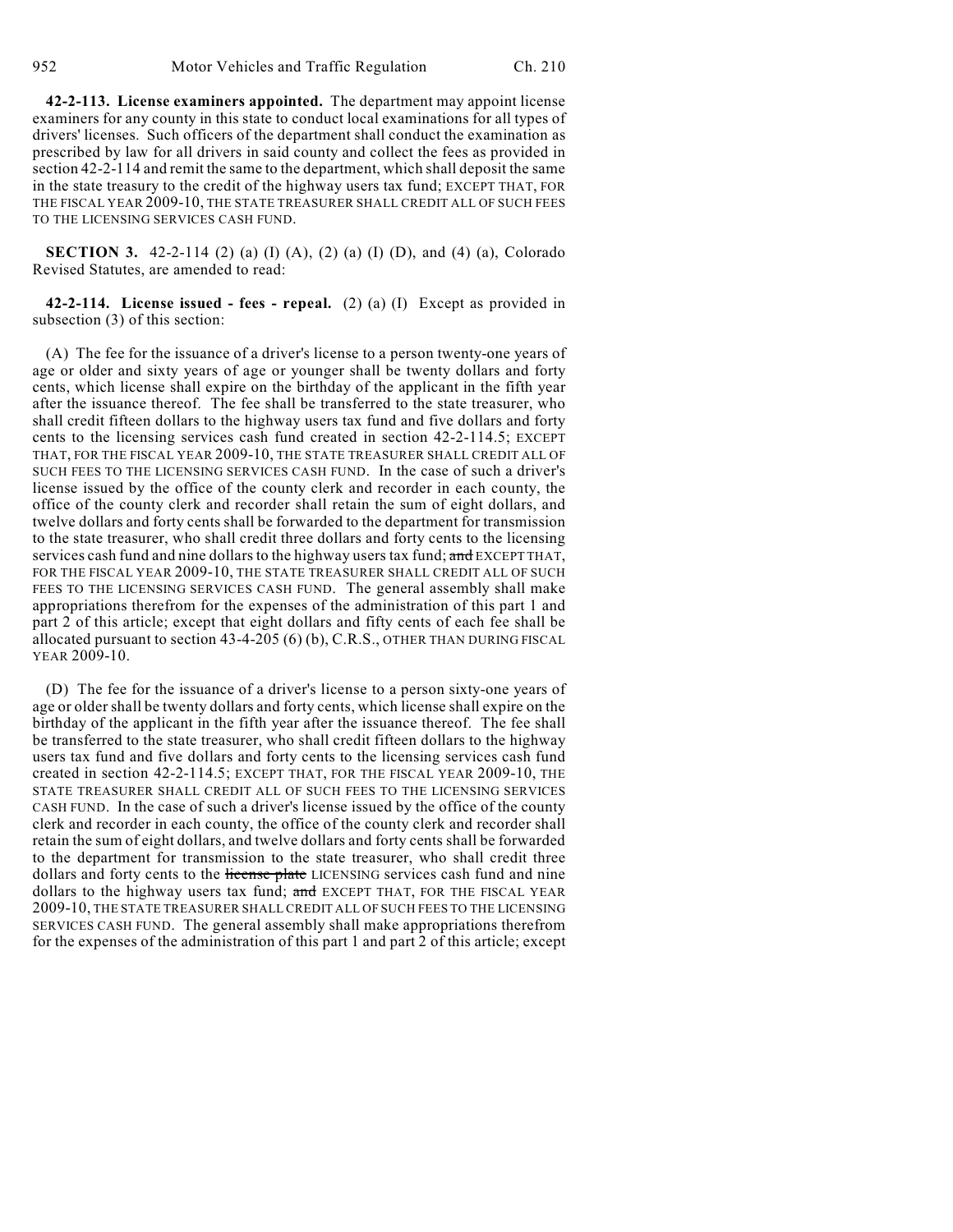that eight dollars and fifty cents of each fee shall be allocated pursuant to section 43-4-205 (6) (b), C.R.S., OTHER THAN DURING FISCAL YEAR 2009-10.

(4) (a) The fee for the issuance of a minor driver's license shall be twenty dollars and forty cents, which license shall expire twenty days after the twenty-first birthday of the licensee. The fee shall be transferred to the state treasurer, who shall credit fifteen dollars to the highway users tax fund and five dollars and forty cents to the licensing services cash fund created in section 42-2-114.5; EXCEPT THAT, FOR THE FISCAL YEAR 2009-10, THE STATE TREASURER SHALL CREDIT ALL OF SUCH FEES TO THE LICENSING SERVICES CASH FUND. In the case of the issuance of any minor driver's license by the office of the county clerk and recorder, the fee therefor shall be apportioned in the same manner as for the issuance of a driver's license pursuant to paragraph (a) of subsection (2) of this section.

**SECTION 4.** 42-2-117 (1), Colorado Revised Statutes, is amended to read:

**42-2-117. Duplicate permits and minor licenses - replacement licenses.** (1) If an instruction permit or a minor driver's license issued under this article is lost, stolen, or destroyed, the person to whom the same was issued, upon request and the payment of a fee of six dollars and ninety cents for the first duplicate and thirteen dollars and forty cents for any subsequent duplicate to the department, may obtain a duplicate or substitute therefor upon furnishing satisfactory proof to the department that such permit or minor license had been lost, stolen, or destroyed and that the applicant is qualified to have such a permit or license. The fee for the first duplicate license shall be transferred to the state treasurer, who shall credit five dollars to the highway users tax fund and one dollar and ninety cents to the licensing services cash fund created in section 42-2-114.5; EXCEPT THAT, FOR THE FISCAL YEAR 2009-10, THE STATE TREASURER SHALL CREDIT ALL OF SUCH FEES TO THE LICENSING SERVICES CASH FUND. The fee for a subsequent duplicate license shall be transferred to the state treasurer, who shall credit ten dollars to the highway users tax fund and three dollars and forty cents to the licensing services cash fund; EXCEPT THAT, FOR THE FISCAL YEAR 2009-10, THE STATE TREASURER SHALL CREDIT ALL OF SUCH FEES TO THE LICENSING SERVICES CASH FUND.

**SECTION 5.** 42-2-118 (1.5) (b), Colorado Revised Statutes, is amended to read:

**42-2-118. Renewal of license in person or by mail - donations to Emily Maureen Ellen Keyes organ and tissue donation awareness fund - repeal.** (1.5) (b) Pursuant to sections 24-19.5-103 (3) and 29-11.5-103 (3), C.R.S., the department shall not allow any third-party charges that may be assessed to complete the electronic transaction to reduce the amount of revenue that would otherwise be required to be distributed to the highway users tax fund OR THE LICENSING SERVICES CASH FUND.

**SECTION 6.** 42-2-306 (2), Colorado Revised Statutes, is amended to read:

**42-2-306. Fees - disposition - repeal.** (2) Fees collected under this section shall be remitted monthly to the state treasurer, who shall deposit the fee in the state general fund pursuant to article 36 of title 24, C.R.S.; except that two dollars and ninety cents of the fee collected pursuant to subparagraph (II) of paragraph (a) of subsection (1) of this section shall be credited to the licensing services cash fund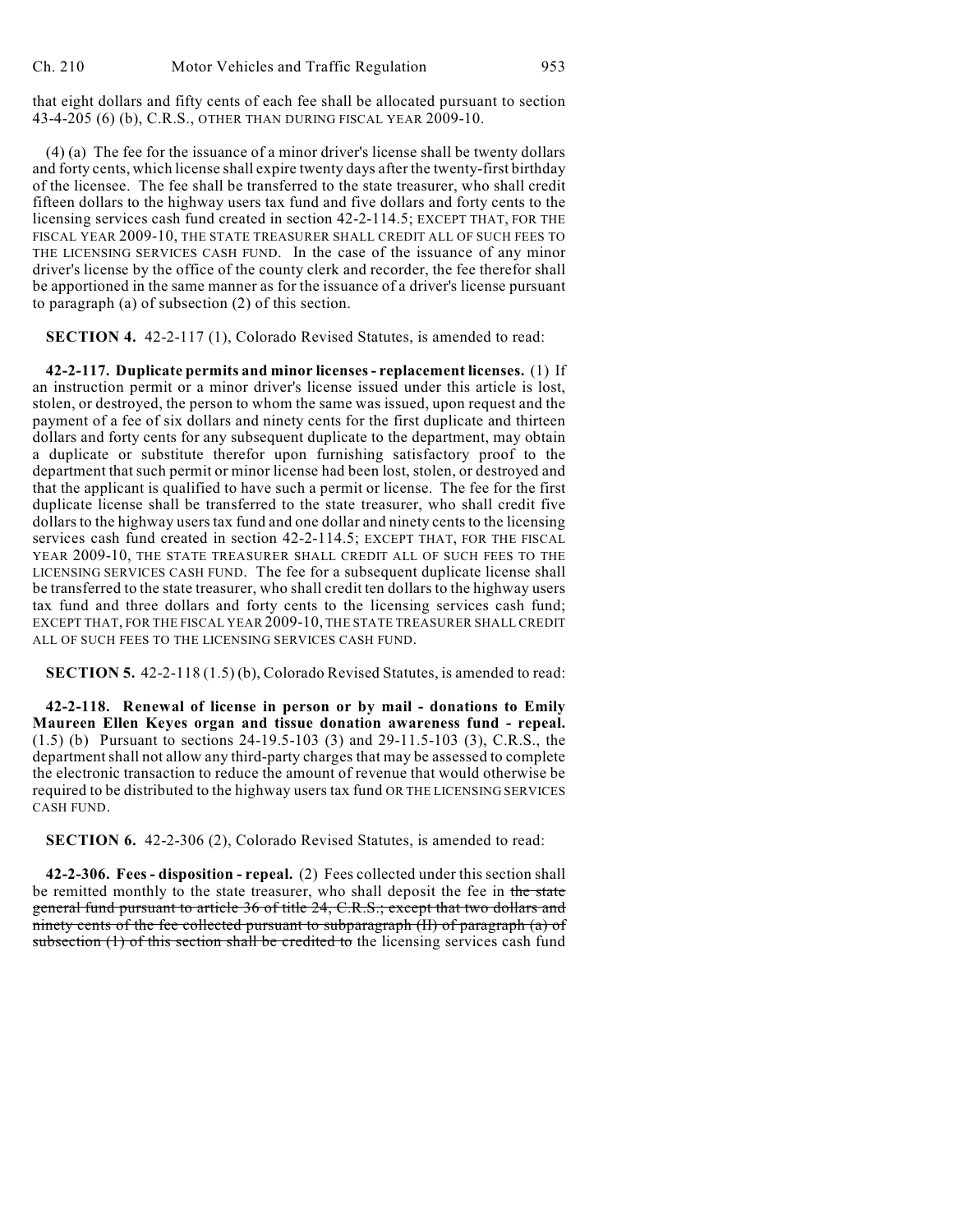created in section 42-2-114.5.

**SECTION 7.** 42-2-406 (1), (2), (3) (d), and (6), Colorado Revised Statutes, are amended to read:

**42-2-406. Fees.** (1) The fee for the issuance of a commercial driver's license shall be thirty-four dollars and forty cents, which shall be transferred to the state treasurer, who shall credit twenty-five dollars to the highway users tax fund and nine dollars and forty cents to the licensing services cash fund created in section 42-2-114.5; EXCEPT THAT, FOR THE FISCAL YEAR 2009-10, THE STATE TREASURER SHALL CREDIT ALL OF SUCH FEES TO THE LICENSING SERVICES CASH FUND. Such license shall expire on the birthday of the applicant in the fourth year after the issuance thereof. When issuing a commercial driver's license, the office of the county clerk and recorder shall retain eight dollars, and twenty-six dollars and forty cents shall be forwarded to the department for transmission to the state treasurer, who shall credit nineteen dollars to the highway users tax fund and seven dollars and forty cents to the licensing services cash fund; EXCEPT THAT, FOR THE FISCAL YEAR 2009-10, THE STATE TREASURER SHALL CREDIT ALL OF SUCH FEES TO THE LICENSING SERVICES CASH FUND. The general assembly shall make annual appropriations therefrom for the expenses of the administration of parts 1 and 2 of this article and this part 4; except that eight dollars and fifty cents of each commercial driver's license fee shall be allocated pursuant to section 43-4-205 (6) (b), C.R.S., OTHER THAN DURING FISCAL YEAR  $2009-10$ .

(2) Notwithstanding any other provision of law, the fee for a person eighteen years of age or older for issuance of a minor driver's license that authorizes operation of a commercial motor vehicle upon the highways of this state shall be thirty-four dollars and forty cents, which shall be transferred to the state treasurer, who shall credit twenty-five dollars to the highway users tax fund and nine dollars and forty cents to the licensing services cash fund created in section 42-2-114.5; EXCEPT THAT, FOR THE FISCAL YEAR 2009-10, THE STATE TREASURER SHALL CREDIT ALL OF SUCH FEES TO THE LICENSING SERVICES CASH FUND. When issuing such a minor driver's license, the office of the county clerk and recorder shall retain eight dollars, and twenty-six dollars and forty cents shall be forwarded to the department for transmission to the state treasurer, who shall credit nineteen dollars to the highway users tax fund and seven dollars and forty cents to the licensing services cash fund; EXCEPT THAT, FOR THE FISCAL YEAR 2009-10, THE STATE TREASURER SHALL CREDIT ALL OF SUCH FEES TO THE LICENSING SERVICES CASH FUND. The general assembly shall make annual appropriations therefrom for the expenses of the administration of parts 1 and 2 of this article and this part 4; except that eight dollars and fifty cents of each such minor driver's license fee shall be allocated pursuant to section 43-4-205 (6) (b), C.R.S., OTHER THAN DURING FISCAL YEAR  $2009-10.$ 

(3) (d) All fees collected by the department for the administration of driving tests shall be forwarded to the state treasurer, who shall credit the same to the highway users tax LICENSING SERVICES CASH fund. The general assembly shall make annual appropriations therefrom for the expenses of the administration of parts 1 and 2 of this article and this part 4, and any fees credited to the fund pursuant to this subsection (3) in excess of the amount of the appropriations shall be allocated and expended as specified in section 43-4-205  $(5.\overline{5})$  (f), C.R.S., OTHER THAN DURING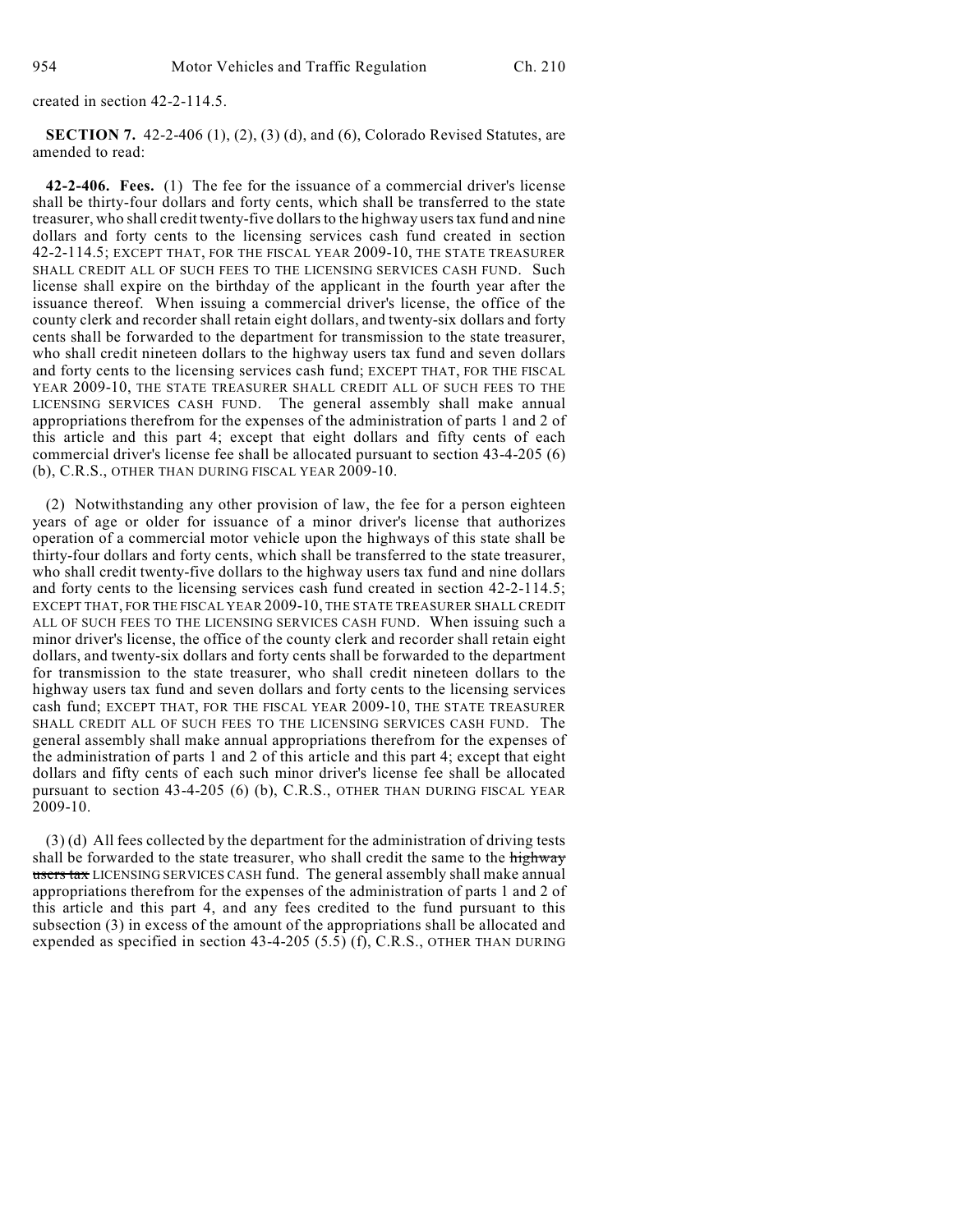FISCAL YEAR 2009-10.

(6) All fees collected by the department for the issuance of testing unit licenses and driving test licenses pursuant to the provisions of subsections (4) and (5) of this section shall be forwarded to the state treasurer, who shall credit the same to the highway users tax fund; EXCEPT THAT, FOR THE FISCAL YEAR 2009-10, THE STATE TREASURER SHALL CREDIT ALL OF SUCH FEES TO THE LICENSING SERVICES CASH FUND. The general assembly shall make annual appropriations therefrom for the expenses of the administration of parts 1 and 2 of this article and this part 4, and any fees credited to the fund pursuant to this subsection (6) in excess of the amount of the appropriations shall be allocated and expended as specified in section 43-4-205 (5.5) (f), C.R.S., OTHER THAN DURING FISCAL YEAR 2009-10.

**SECTION 8.** 42-3-304 (1) (c) and (18) (d), Colorado Revised Statutes, are amended to read:

**42-3-304. Registration fees - passenger and passenger-mile taxes - clean screen fund.** (1) (c)  $\overline{\text{This subsection (1) is repeated, effective July 1, 2007, unless}$ the motorist insurance identification database program created in section 42-7-604 is extended by the general assembly beyond such date.

(18) (d) (I) In addition to any other fee imposed by this section, the owner shall pay, at the time of registration of any motor vehicle in the state, a motorist insurance identification fee. The fee shall be adjusted annually by the department, based upon moneys appropriated by the general assembly for the operation of the motorist insurance identification database program. In no event shall the fee exceed fifty cents. The fee shall be transmitted to the state treasurer, who shall credit it to a special account within the highway users tax fund, to be known as the motorist insurance identification account, which is hereby created. Moneys in the motorist insurance identification account shall be used, subject to appropriation by the general assembly, to cover the costs of administration and enforcement of the motorist insurance identification database program, created in section 42-7-604 AND, FOR STATE FISCAL YEAR 2008-09, FOR EXPENSES INCURRED IN CONNECTION WITH THE ADMINISTRATION OF ARTICLE 2 OF THIS TITLE BY THE DIVISION OF MOTOR VEHICLES WITHIN THE DEPARTMENT; except that the state treasurer shall transfer moneys in the account in excess of the amount of moneys appropriated from the account to the highway users tax fund for allocation and expenditure as specified in section 43-4-205 (5.5) (c), C.R.S.

(II) This paragraph (d) is repealed, effective July  $1, 2006$ , unless the motorist insurance identification database program created in section 42-7-604 is extended by the general assembly beyond such date.

**SECTION 9.** The introductory portion to 43-4-201 (3) (a) (I) and 43-4-201 (3) (a) (I) (B), (3) (a) (III) (A), (3) (a) (III) (B), (3) (a) (III) (C), and (3) (a) (IV), Colorado Revised Statutes, are amended to read:

**43-4-201. Funds created.** (3) (a) (I) The general assembly shall not make any annual appropriation (whether by regular, special, or supplementary appropriation) or any statutory distribution from the highway users tax fund for any purpose or purposes in a total amount which THAT is: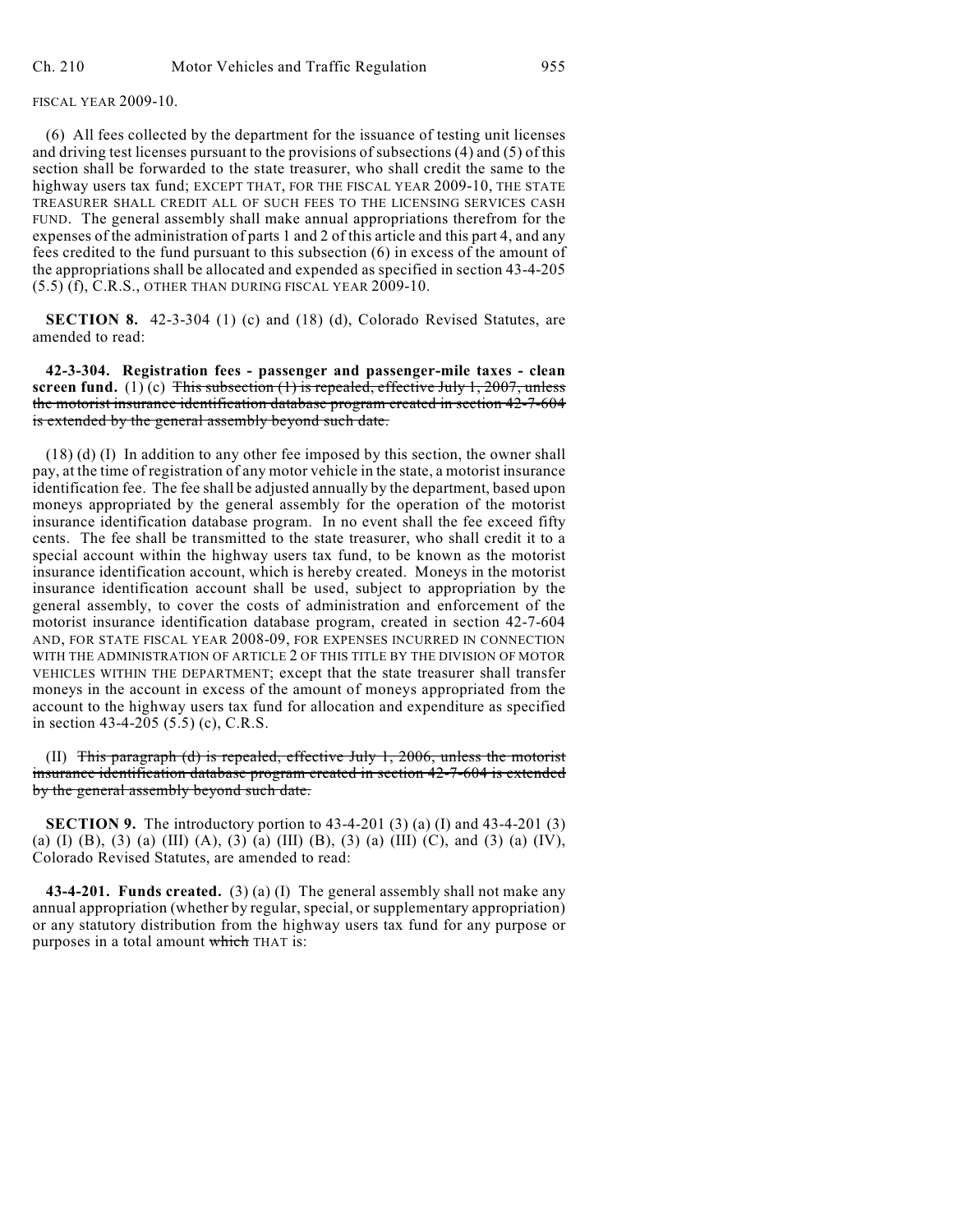(B) Commencing in the fiscal year 1981-82 through the fiscal year 1994-95, more than a seven percent increase over such appropriation for the prior fiscal year and Commencing in the fiscal year 1995-96, more than a six percent increase over such appropriation to the department of public safety for the Colorado state patrol and to the department of revenue for the ports of entry division for the prior fiscal year; except in fiscal years 2002-03 to 2005-06, more than a six percent increase over such appropriation to the department of public safety for the Colorado state patrol, to the department of revenue for the ports of entry division, to the department of revenue for license plate funding pursuant to sub-subparagraph (L) of subparagraph (II) of this paragraph (a), and to the department of revenue for administration and expenses of the division of motor vehicles pursuant to sub-subparagraph (M) of subparagraph (II) of this paragraph (a) for the prior fiscal year. Commencing in the fiscal year 2006-07, the general assembly shall not make any annual appropriation (whether by regular, special, or supplementary appropriation) or any statutory distribution from the highway users tax fund for any purpose or purposes in a total amount that is more than a six percent increase over such appropriation to the department of public safety for the Colorado state patrol and to the department of revenue for the ports of entry division. For fiscal years 2002-03 to 2005-06, any annual appropriation orstatutory distribution from the highway users tax fund to the department of revenue for license plate funding unrelated to license plate replacement pursuant to sub-subparagraph (L) of subparagraph (II) of this paragraph (a) and to the department of revenue for administration and expenses of the division of motor vehicles pursuant to sub-subparagraph (M) of subparagraph (II) of this paragraph (a) within the six percent overall limit on state appropriations pursuant to section  $24-75-201.1$  (1) (a) (II), C.R.S., shall not be based on a level of appropriation that expands the six percent overall limit EXCEPT IN FISCAL YEARS 2009-10 AND 2010-11, MORE THAN A SIX PERCENT INCREASE OVER SUCH APPROPRIATION TO THE DEPARTMENT OF PUBLIC SAFETY FOR THE COLORADO STATE PATROL, TO THE DEPARTMENT OF REVENUE FOR THE PORTS OF ENTRY DIVISION, AND TO THE DEPARTMENT OF REVENUE FOR THE DIVISION OF MOTOR VEHICLES PURSUANT TO SUB-SUBPARAGRAPH (C) OF SUBPARAGRAPH (III) OF THIS PARAGRAPH (a) FOR THE PRIOR FISCAL YEAR.

(III) (A) The general assembly shall not make any annual appropriation or statutory distribution from the highway users tax fund for the fiscal year 1995-96 authorized by subparagraph  $(H)$  of this paragraph  $(a)$ , excluding the annual appropriation or statutory distribution to the Colorado state patrol and the ports of entry division, that exceeds sixty-six and two-thirds percent of the fiscal year 1994-95 annual appropriation or statutory distribution.

(B) The general assembly shall not make any annual appropriation or statutory distribution from the highway users tax fund for the fiscal year 1996-97 authorized by subparagraph (II) of this paragraph (a), excluding the annual appropriation or statutory distribution to the Colorado state patrol and the ports of entry section, that exceeds thirty-three and one-third percent of the fiscal year 1994-95 annual appropriation or statutory distribution.

(C) The general assembly shall not make any annual appropriation or statutory distribution from the highway users tax fund for the fiscal year 1997-98 or for any succeeding fiscal year authorized by subparagraph (II) of this paragraph (a), excluding the annual appropriation or statutory distribution to the Colorado state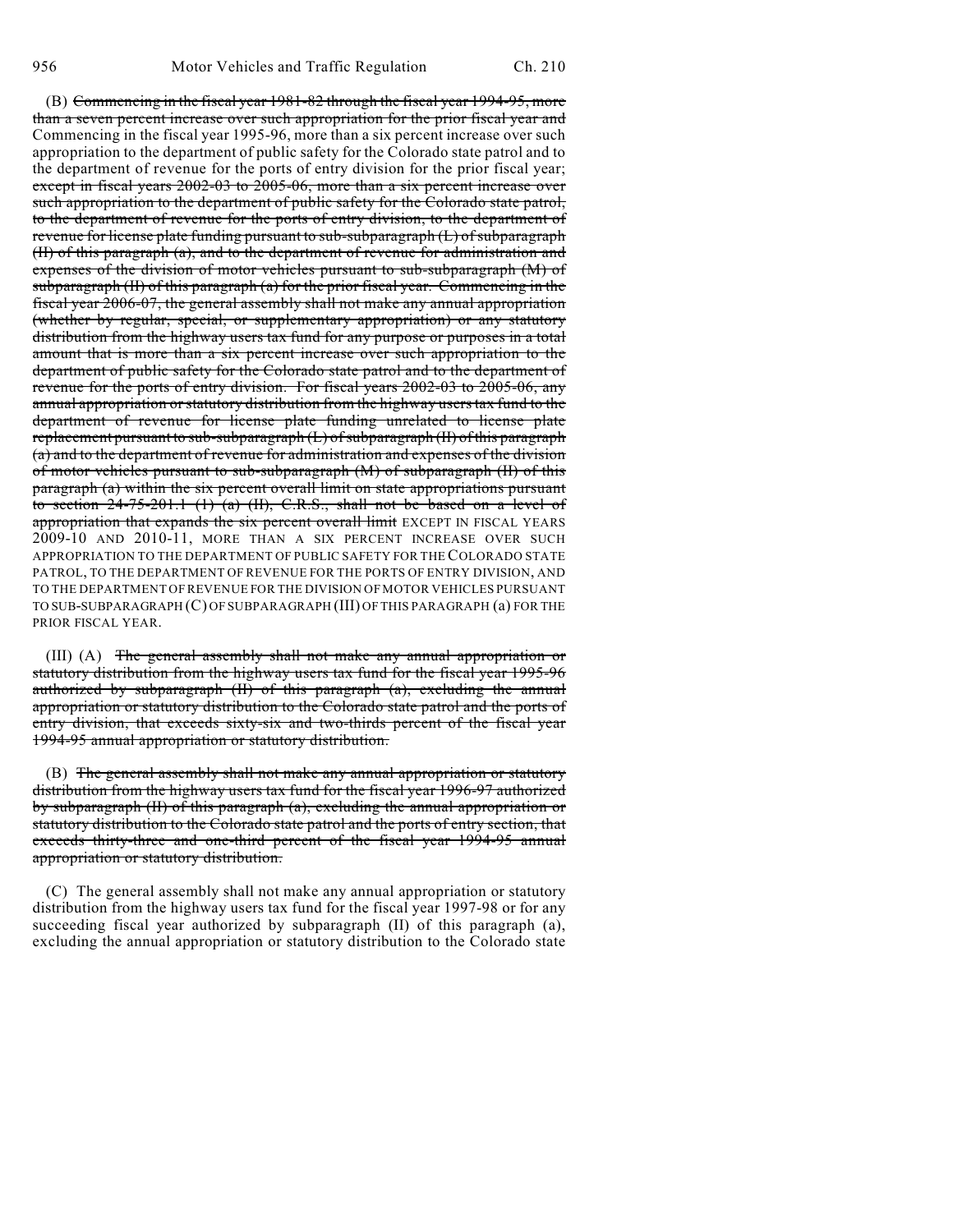patrol and the ports of entry section and excluding any appropriation to the department of revenue for replacement of license plates as authorized by sub-subparagraph  $(K)$  of subparagraph  $(H)$  of this paragraph  $(a)$  or, for the fiscal years 2003-04 to 2005-06, to the department of revenue 2008-09 AND 2009-10 for expenses incurred in connection with the administration of ARTICLE 2 OF TITLE 42, C.R.S., BY the division of motor vehicles within the department. with the exception of expenses incurred by the division in connection with license plate ordering as authorized by sub-subparagraph (M) of subparagraph (II) of this paragraph (a).

(IV) In addition to any other allocations required by this article, there shall be allocated from the highway users tax fund on or after July 31 for fiscal year 1995-96 and each succeeding fiscal year an amount equal to that not annually appropriated or statutorily distributed pursuant to  $sub-subparagrams(A)$  to SUB-SUBPARAGRAPH (C) of subparagraph (III) of this paragraph (a). The moneys shall be allocated in accordance with the provisions of section 43-4-205 (6) (b).

**SECTION 10.** 43-4-205 (5.5) (f), Colorado Revised Statutes, is amended to read:

**43-4-205. Allocation of fund.** (5.5) The following highway users tax fund revenues shall be allocated and expended in accordance with the formula specified in subsection (5) of this section:

(f) Revenues from fees that are credited to the fund pursuant to sections  $42-2-406$  $(3)$  and  $(6)$  and SECTION 42-3-311 (1), C.R.S., and that exceed the amount of appropriations made from the fund pursuant to those sections for the purpose of defraying specified administrative expenses;

**SECTION 11.** Part XIX (5) (B), (6), and the affected totals of section 2 of chapter 474, Session Laws of Colorado 2008, as amended by section 1 of Senate Bill 09-200, are amended to read:

Section 2. **Appropriation.**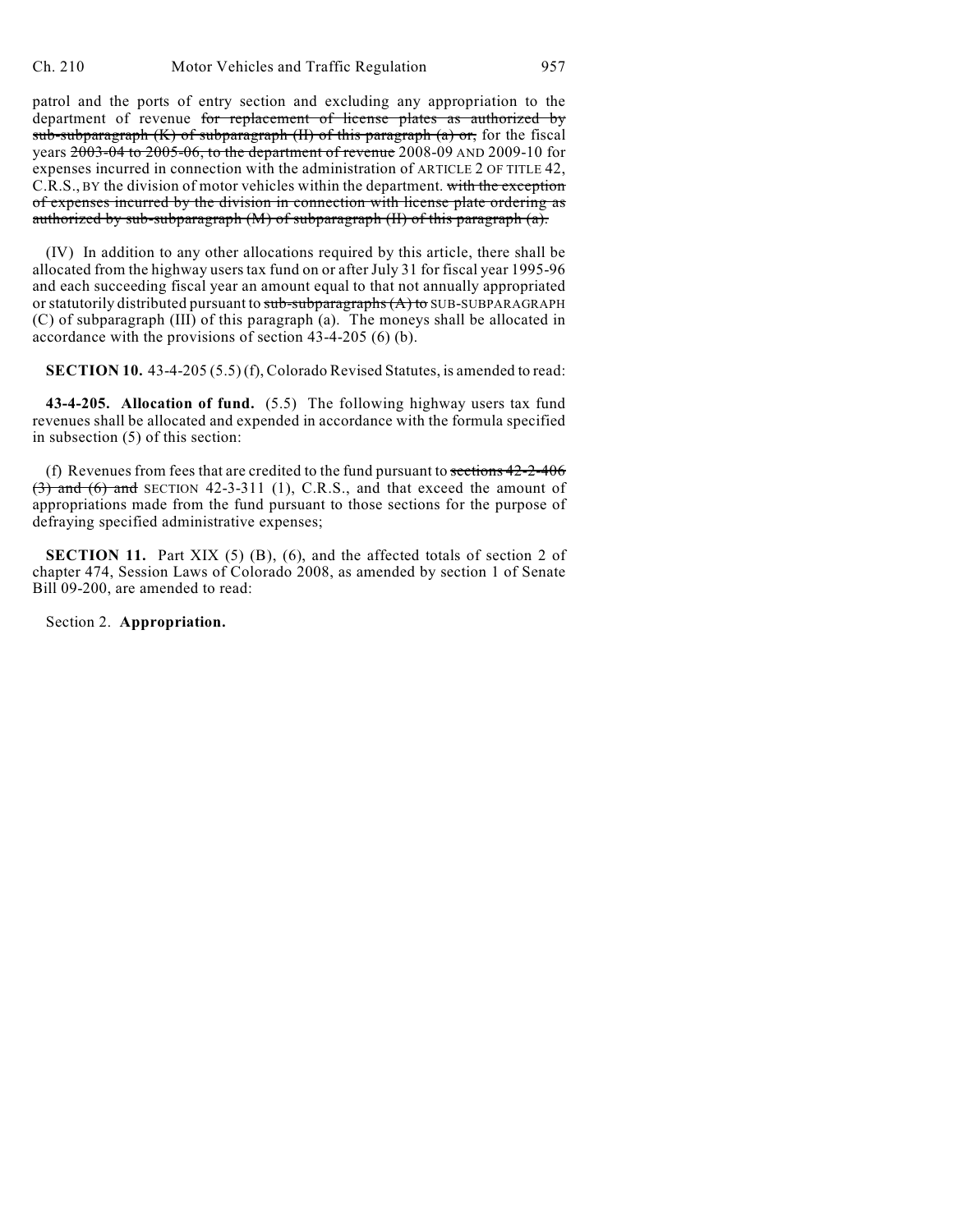|                                 | <b>APPROPRIATION FROM</b> |              |                               |                                                |                             |                                       |                                |
|---------------------------------|---------------------------|--------------|-------------------------------|------------------------------------------------|-----------------------------|---------------------------------------|--------------------------------|
|                                 | ITEM &<br><b>SUBTOTAL</b> | <b>TOTAL</b> | <b>GENERAL</b><br><b>FUND</b> | <b>GENERAL</b><br><b>FUND</b><br><b>EXEMPT</b> | <b>CASH</b><br><b>FUNDS</b> | <b>REAPPROPRIATED</b><br><b>FUNDS</b> | <b>FEDERAL</b><br><b>FUNDS</b> |
|                                 | \$                        | \$           | \$                            | \$                                             | \$                          | \$                                    | \$                             |
|                                 |                           |              |                               | <b>PART XIX</b>                                |                             |                                       |                                |
|                                 |                           |              | <b>DEPARTMENT OF REVENUE</b>  |                                                |                             |                                       |                                |
| (5) DIVISION OF MOTOR VEHICLES  |                           |              |                               |                                                |                             |                                       |                                |
| (B) Driver and Vehicle Services |                           |              |                               |                                                |                             |                                       |                                |
| Personal Services               |                           | 15,962,016   |                               | 9,270,814                                      |                             | $6,691,202$ <sup>a</sup>              |                                |
|                                 | $(377.8$ FTE)             |              |                               |                                                |                             |                                       |                                |
| <b>Operating Expenses</b>       | 1,492,122                 |              | 1,214,937                     |                                                | 277,185 <sup>a</sup>        |                                       |                                |
| Drivers License Documents       | 2,560,075                 |              | 1,913,728                     |                                                | 646,347 <sup>b</sup>        |                                       |                                |
| License Plate Ordering          | 5,934,196                 |              |                               |                                                | 5,934,196 <sup>c</sup>      |                                       |                                |

<sup>a</sup> These amounts reflect direct program costs from the following sources: \$4,905,600 \$3,491,219 shall be from the Licensing Services Cash Fund, pursuant to Section 42-2-114.5, C.R.S., \$339,424 shall be from the Colorado State Titling and Registration Account pursuant to Section 42-1-211 (2), C.R.S., \$1,429,699 shall be from the Driver's License Administrative Revocation Account pursuant to Section 42-2-132 (4) (b), C.R.S., \$765,000 SHALL BE FROM THE MOTORIST INSURANCE IDENTIFICATION ACCOUNT PURSUANT TO SECTION 42-3-304 (18) (d) (I), C.R.S., \$649,381 SHALL BE FROM THE HIGHWAY USERS TAX FUND PURSUANT TO SECTION 43-4-201 (3) (a) (III) (C), C.R.S., \$210,933 shall be from the Outstanding Judgments and Warrants Account as administered under Section 42-2-118 (3) (c), C.R.S., \$73,650 shall be from the Penalty Assessment Account as administered under the provisions of Section 42-1-217 (2), C.R.S., \$3,842 shall be from the Auto Dealers License Fund pursuant to Section 12-6-123 (1), C.R.S., \$3,239 shall be from the Identification Security Fund pursuant to Section 42-1-220 (1), C.R.S., and \$2,000 shall be from the Persistent Drunk Driver Cash Fund pursuant to Section 42-3-303 (1), C.R.S.

This amount shall be from the Identification Security Fund pursuant to Section  $42-1-220$  (1), C.R.S.

25,948,409

This amount shall be from the License Plate Cash Fund pursuant to Section  $42-3-301$  (1) (b), C.R.S.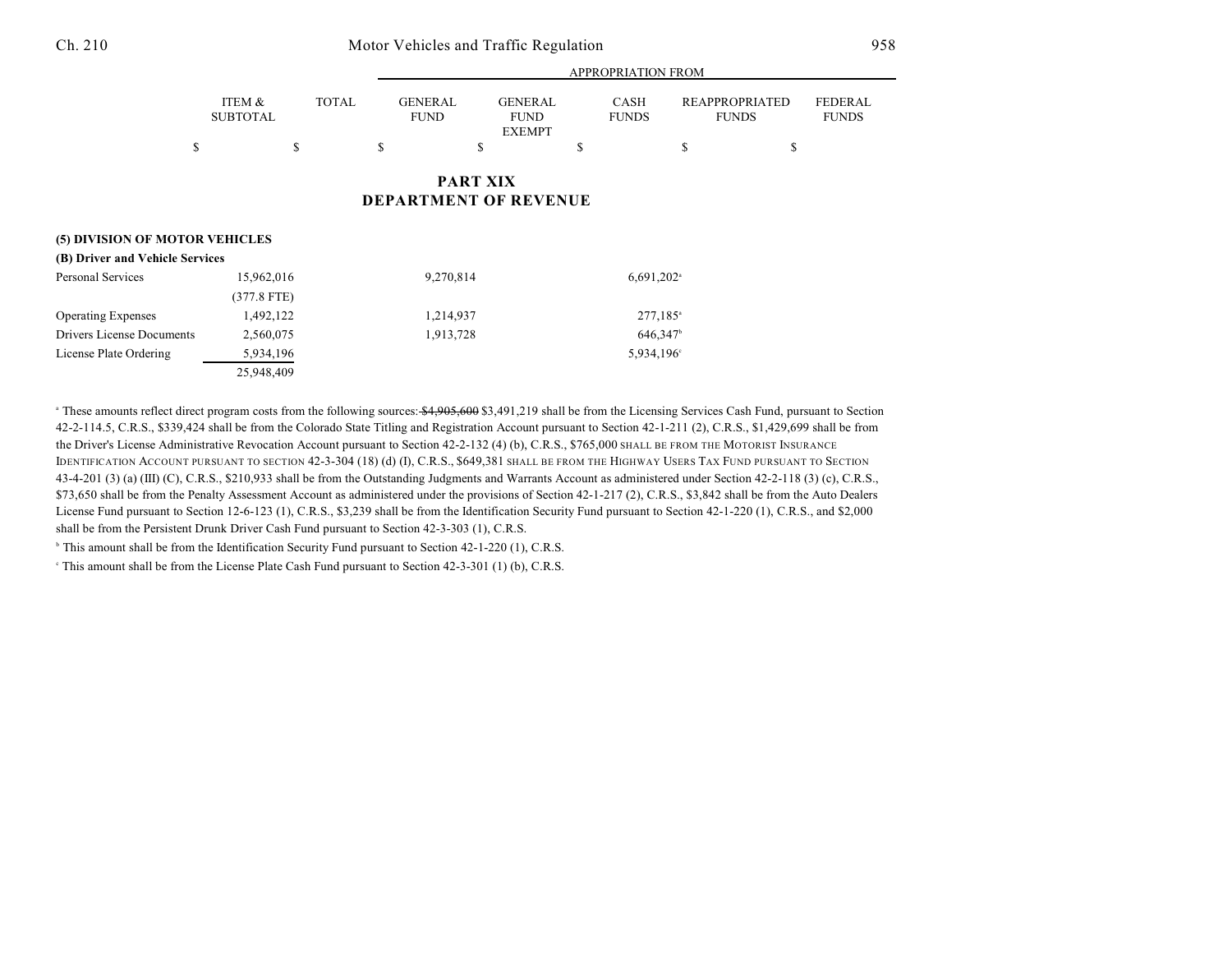## **(6) MOTOR CARRIER SERVICES DIVISION**

| Personal Services         | 6,916,812     |           | 623,589 | $6,218,977$ <sup>*</sup> | 74,246 <sup>b</sup> |             |
|---------------------------|---------------|-----------|---------|--------------------------|---------------------|-------------|
|                           | 6,786,812     |           |         | $6,088,977$ <sup>a</sup> |                     |             |
|                           | $(131.2$ FTE) |           |         |                          |                     |             |
| <b>Operating Expenses</b> | 433,811       |           | 38,045  | 395,766 <sup>a</sup>     |                     |             |
| Fixed and Mobile Port     |               |           |         |                          |                     |             |
| Maintenance               | 221,545       |           |         | 221,545 <sup>a</sup>     |                     |             |
| Motor Carrier Safety      |               |           |         |                          |                     |             |
| Assistance Program        | 745,770       |           |         |                          |                     | 745,770     |
|                           |               |           |         |                          |                     | $(9.0$ FTE) |
| Hazardous Materials       |               |           |         |                          |                     |             |
| Permitting Program        | 202,363       |           |         | $202,363^{\rm d}$        |                     |             |
|                           |               |           |         | $(4.0$ FTE)              |                     |             |
|                           |               | 8,520,301 |         |                          |                     |             |
|                           |               | 8,390,301 |         |                          |                     |             |

<sup>a</sup> Of these amounts,  $\frac{66,602,221}{2}$  \$6,672,221 shall be from the Highway Users Tax Fund pursuant to Section 43-4-201 (3) (a) (III) (C), C.R.S., and \$34,067 shall be from the Nuclear Materials Transportation Fund created in Section 42-20-511, C.R.S.

<sup>b</sup> This amount shall be from the Motor Carrier Safety Assistance Program for the purposes of indirect cost recoveries.

 $\degree$  This amount includes \$74,246 for indirect cost recoveries.

 $\textsuperscript{d}$  This amount shall be from the Hazardous Materials Safety Fund created in Section 42-20-107 (1), C.R.S.

## **TOTALS PART XIX**

| (REVENUE) | \$685,834,193 | $$100.053.836$ <sup>a</sup>           | \$582,916,311          | \$1,392,448 | \$1,471,598 |  |
|-----------|---------------|---------------------------------------|------------------------|-------------|-------------|--|
|           | \$685,704,193 |                                       | $$582,786,311^{\circ}$ |             |             |  |
|           |               |                                       |                        |             |             |  |
| Ch. 210   |               | Motor Vehicles and Traffic Regulation |                        |             |             |  |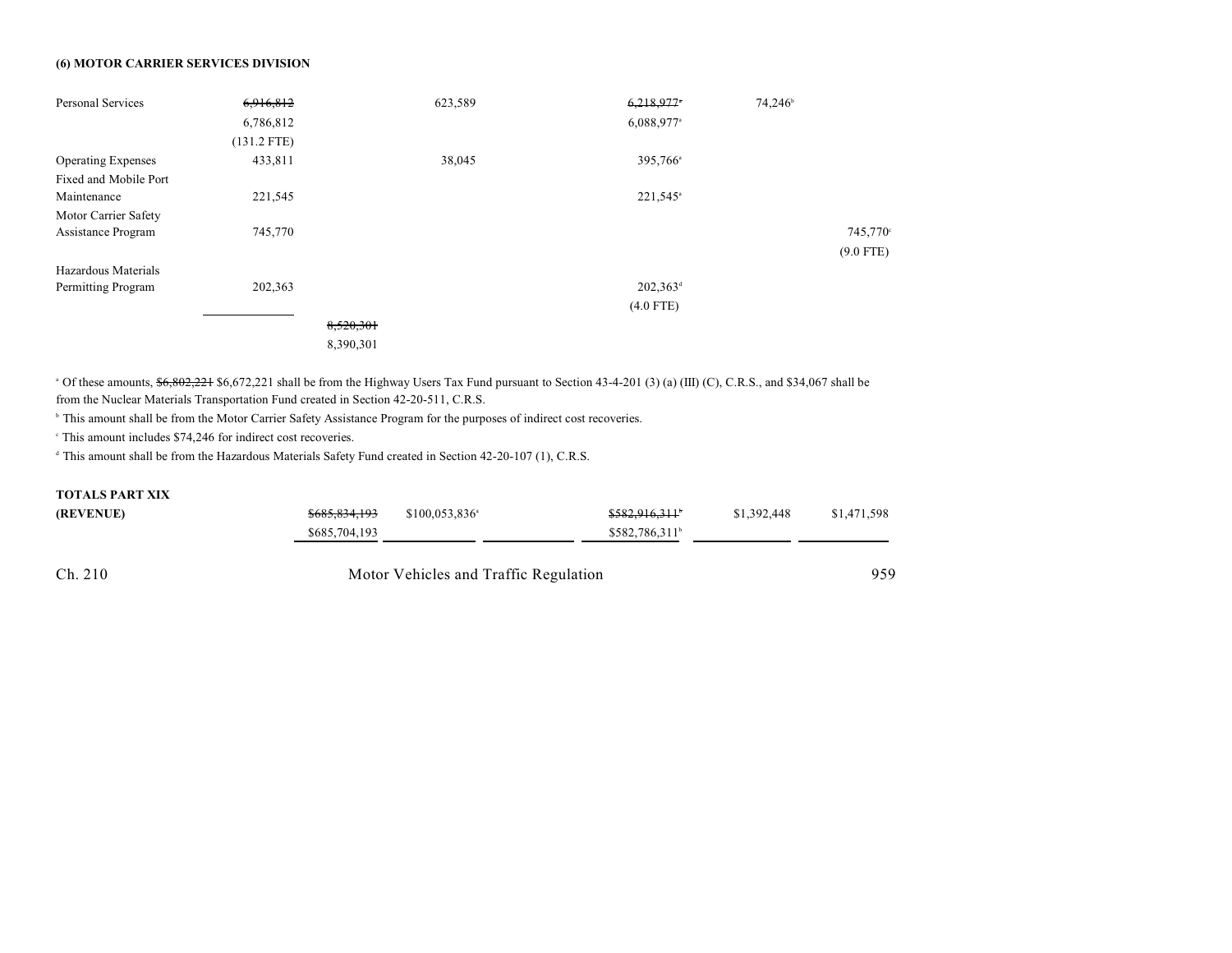<sup>a</sup> Of this amount, \$30,600,000 is included as information for the purpose of complying with the limitation on state fiscal year spending imposed by Article X, Section 20 of the State Constitution. These amounts are continuously appropriated by a permanent statute or constitutional provision, and shall not be deemed to be an appropriation subject to the limitations of Section 24-75-201.1, C.R.S.

<sup>b</sup> Of this amount, \$9,744,130 \$10,263,511 is from the Highway Users Tax Fund pursuant to Section 43-4-201 (3) (a) (III) (C), C.R.S., and \$529,398 is from the Highway Users Tax Fund exempt from the statutory limit under Section 43-4-201 (3) (a) (V), C.R.S.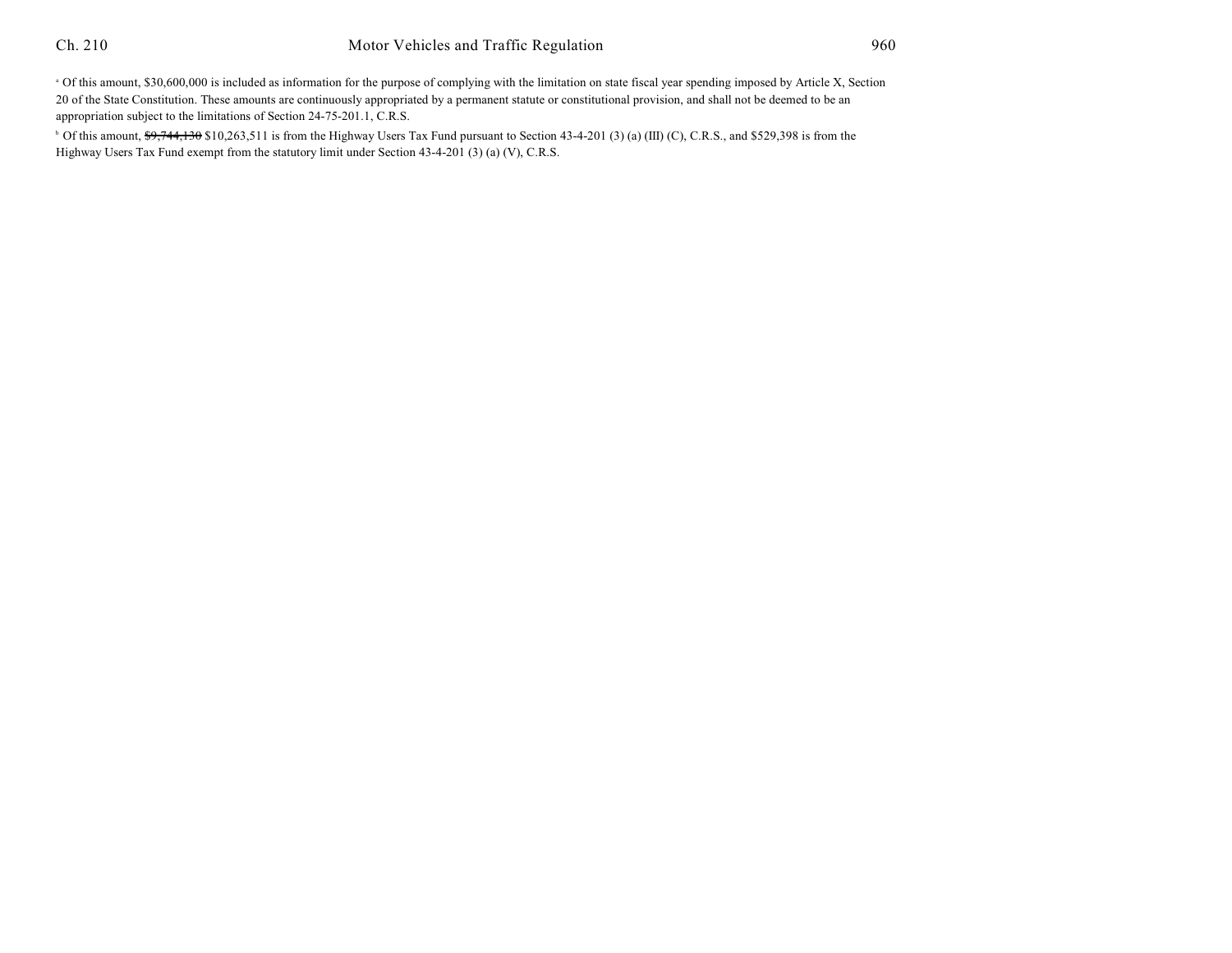**SECTION 12. Appropriation - adjustments in the 2009 long bill.** For the implementation of this act, appropriations made in the annual general appropriation act to the department of revenue for the fiscal year beginning July 1, 2009, shall be adjusted as follows:

(1) The general fund appropriation to the executive director's office, for centrally appropriated line items, is decreased by three million nine hundred eighty thousand eight hundred fifty-one dollars (\$3,980,851).

(2) The cash funds appropriation to the executive director's office, for centrally appropriated line items, is increased by three million nine hundred eighty thousand eight hundred fifty-one dollars (\$3,980,851). Said sum shall be from the licensing services cash fund created in section 42-2-114.5, Colorado Revised Statutes.

(3) The general fund appropriation to the division of motor vehicles, driver and vehicle services, for personal services, is decreased by eight million eight hundred ninety-five thousand eight hundred ninety-three dollars (\$8,895,893).

(4) The cash funds appropriation to the division of motor vehicles, driver and vehicle services, for personal services, is increased by nine million seven hundred four thousand six hundred twelve dollars (\$9,704,612). Of said sum, four million sixty-four thousand eight hundred thirty-nine dollars (\$4,064,839) shall be from the highway users tax fund pursuant to section 43-4-201 (3) (a) (III) (C), Colorado Revised Statutes, and five million six hundred thirty-nine thousand seven hundred seventy-three dollars (\$5,639,773) shall be from the licensing services cash fund created in section 42-2-114.5, Colorado Revised Statutes.

(5) The general fund appropriation to the division of motor vehicles, driver and vehicle services, for operating expenses, is decreased by one million two hundred fourteen thousand nine hundred thirty-seven dollars (\$1,214,937).

(6) The cash funds appropriation to the division of motor vehicles, driver and vehicle services for operating expenses, is increased by one million two hundred fourteen thousand nine hundred thirty-seven dollars (\$1,214,937). Said sum shall be from the licensing services cash fund created in section 42-2-114.5, Colorado Revised Statutes.

(7) The general fund appropriation to the division of motor vehicles, driver and vehicle services, for driver's license documents, is decreased by two million eighty-five thousand five hundred seventy-seven dollars (\$2,085,577).

(8) The cash funds appropriation to the division of motor vehicles, driver and vehicle services for driver's license documents, is increased by two million eighty-five thousand five hundred seventy-seven dollars (\$2,085,577). Said sum shall be from the licensing services cash fund created in section 42-2-114.5, Colorado Revised Statutes.